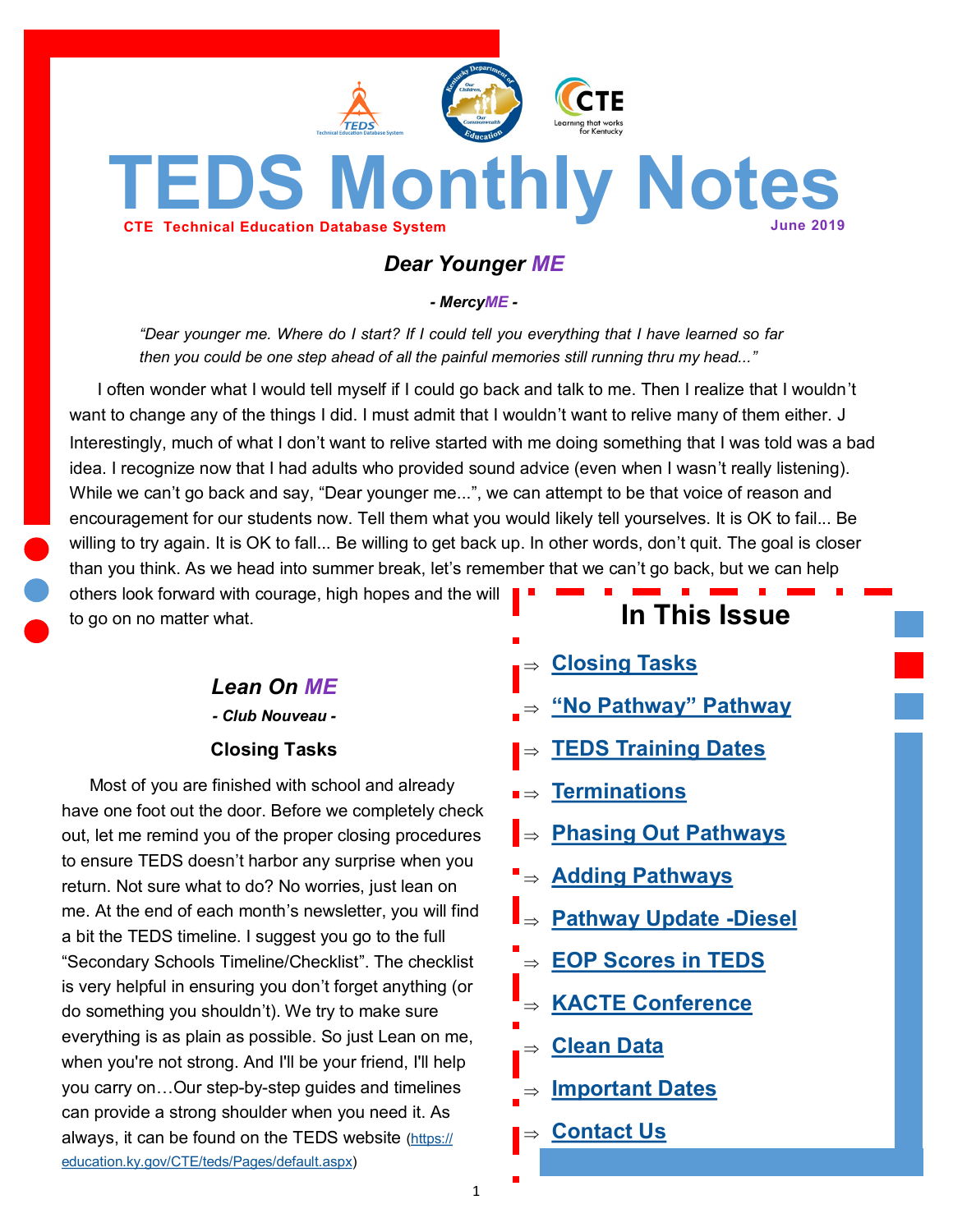#### *Don't Stand So Close To ME*

*- Sting -*

#### **The "No Pathway" Pathway**

<span id="page-1-0"></span>Yes, you read correctly. There is a pathway called "No Pathway". This pathway is for students who earn an industry certification or are ONLY being tracked for exceptional work experience and are not in and don't intend to be in a pathway. All schools need to be aware that it seems like state and Perkins accountability are telling each other, "Don't Stand So Close to Me". They are indeed not standing close to one another. I would strongly suggest that no ATC use this pathway since all students at an ATC should be there for a specific pathway.

If you use this pathway:

- The student should be entered on the TEDS tab in Infinite Campus in the pathway with **zero credits**  and **zero attend hours**. The student would then be imported to TEDS through the normal import process.
- $\Rightarrow$  Once the student is showing in the pathway titled "No Pathway" in TEDS, you can follow the normal process for entering industry certifications or exceptional work experience information for the student in TEDS.
- $\Rightarrow$  Industry Certifications earned through this process do not count in Perkins accountability
- **Enrollments in No Pathway (99.9999.00) do not count towards Perkins funding**
- **Attend hours entered do not count towards state CTE funding**
- **Perkins funds cannot be used to fund the industry certifications**

#### *If You Don't Know ME by Now*

*- Harold Melvin and the Blue Notes -*

#### **TEDS Training Schedule**

TEDS wants you to know that we can accomplish great things together. However, if you don't know me by now, it just won't happen. OCTEST can help with that. Remember, all users are required to attend training every two years. That's a long time if you aren't aware of your work's impact on our students (and the schools, too). Make it a point to get to know TEDS. Check your last training date. If you're close to two years, register for a training session.

Current dates are listed below. They will also posted on the TEDS Website [\(https://education.ky.gov/CTE/](https://education.ky.gov/CTE/teds/Pages/default.aspx) [teds/Pages/default.aspx\)](https://education.ky.gov/CTE/teds/Pages/default.aspx) and on the KDE Professional Learning Bulletin Board [\(https://applications.education.ky.gov/](https://applications.education.ky.gov/PLBB/Home/PLBBHome) [PLBB/Home/PLBBHome\)](https://applications.education.ky.gov/PLBB/Home/PLBBHome).

**Aug 5** (Calloway Co) **Aug 6** (Logan Co) **Aug 12** (Corbin) **Aug 16** (Frankfort) **Aug 19** (Pike Co) **Aug 20** (Carter Co) **Aug 26** (Florence) **Aug 28** (Frankfort)

**June 4** (Frankfort) **June 19** (Frankfort) **June 26** (Frankfort)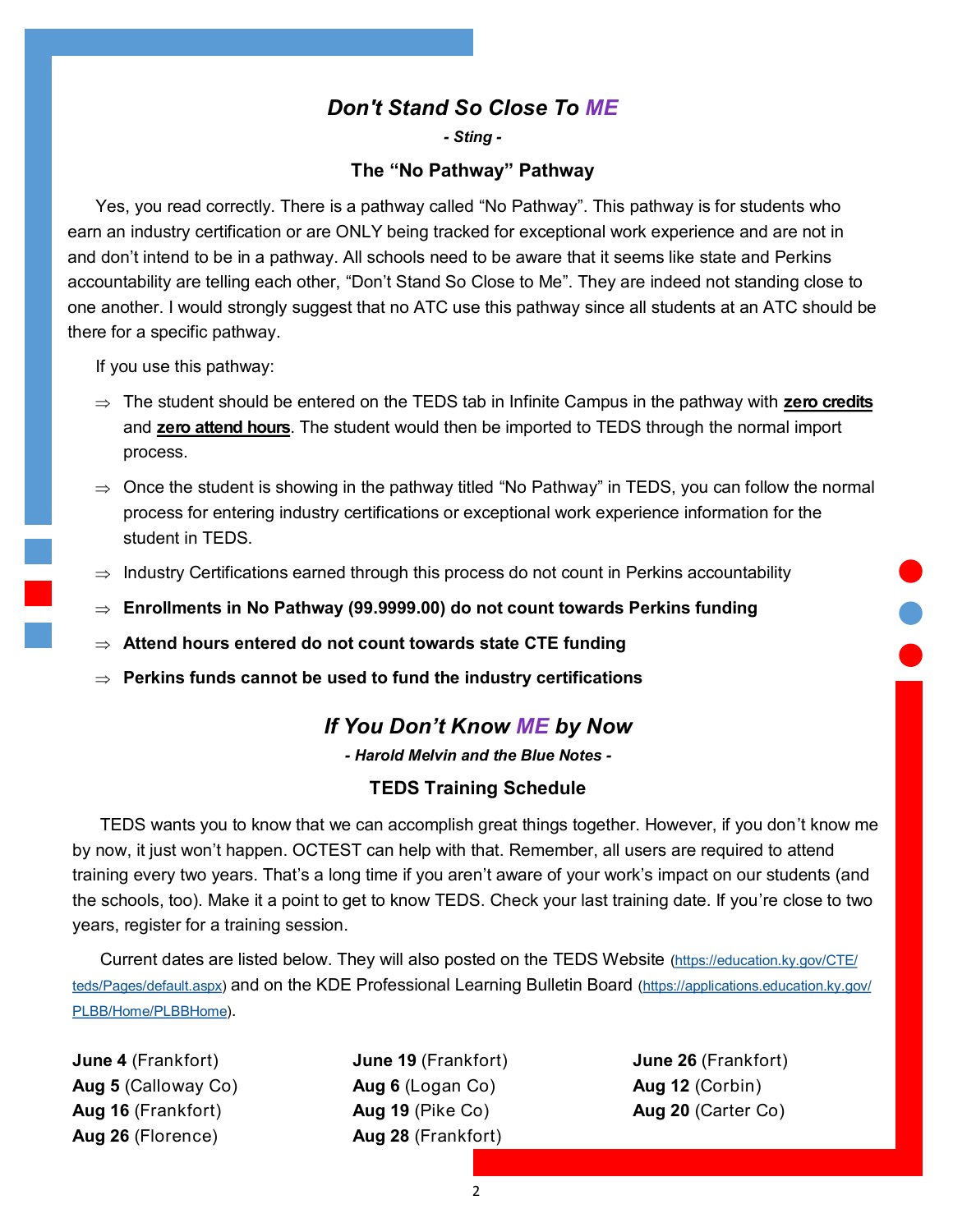#### **You've Made** *ME* **So Very Happy**

*- Blood, Sweat and Tears -*

#### **Completing Terminations**

<span id="page-2-0"></span>Each year, every school with even one CTE program is required to complete terminations for all preparatory seniors, all students (exploring and preparatory, all grades) that transferred away from their home school (not just the ATC) and any students (exploring and preparatory, all grades) that dropped out of their home high school. There are some basic concepts to keep in mind as you begin your work on terminations.

- Update student data in IC based on the TEDS vs. IC Data Cheat Sheet
- Termination of TEDS records can only be completed in TEDS (not in IC)
- Complete all end of year export files BEFORE you start working on terminations in TEDS.
- Complete all end of year export files BEFORE your building level access is locked for the school year.
- Make sure the credit hours are always correct for each student. When a student enrolls in a pathway, drops a class, fails a class or transfers out before earning full credit, the information must be updated in IC and imported into TEDS.

For detailed instructions on this process, go to the TEDS Step-by-Step Directions website and review "Enter Secondary Student Data in Infinite Campus", "Import Infinite Campus Data into TEDS" and "Enter Termination Status in TEDS". Again, don't forget the "TEDS vs IC (Data Update Cheat Sheet)". Did you do it? Correctly? Awesome! You've made me so very happy. Here is one thing you don't have to worry about… Seniors identified as "exploring" in TEDS will be terminated automatically.

#### *Don't You Want ME*

*- Human League -*

#### **Phasing Out Pathways**

The first set of pathways being phased out will be gone at the end of the 18-19 school year. This has been in process for the past two years. If you haven't already addressed this, it is time. Before you start thinking, "Don't you want me", remember that the pathway is being phased out, not the person. Phased out means gone. Once the pathway is officially phased out, it will no longer be visible in TEDS. You have very little time left to prepare.

If you have students returning next year and their current pathway is being phased out at the end of this year, you will need to ensure there is a pathway in your TEDS that will best fit those students when they return next year. REMEMBER: You may need to add a pathway to your TEDS to accommodate this. New pathways are not automatically added. Each school will have to make its own decisions and requests to add new pathways.

To see which pathways are being phased out and when, review the Pathway Phase-out Guidance ([https://education.ky.gov/CTE/ctepa/Documents/Pathway\\_Phaseout\\_Guidance.pdf\)](https://education.ky.gov/CTE/ctepa/Documents/Pathway_Phaseout_Guidance.pdf).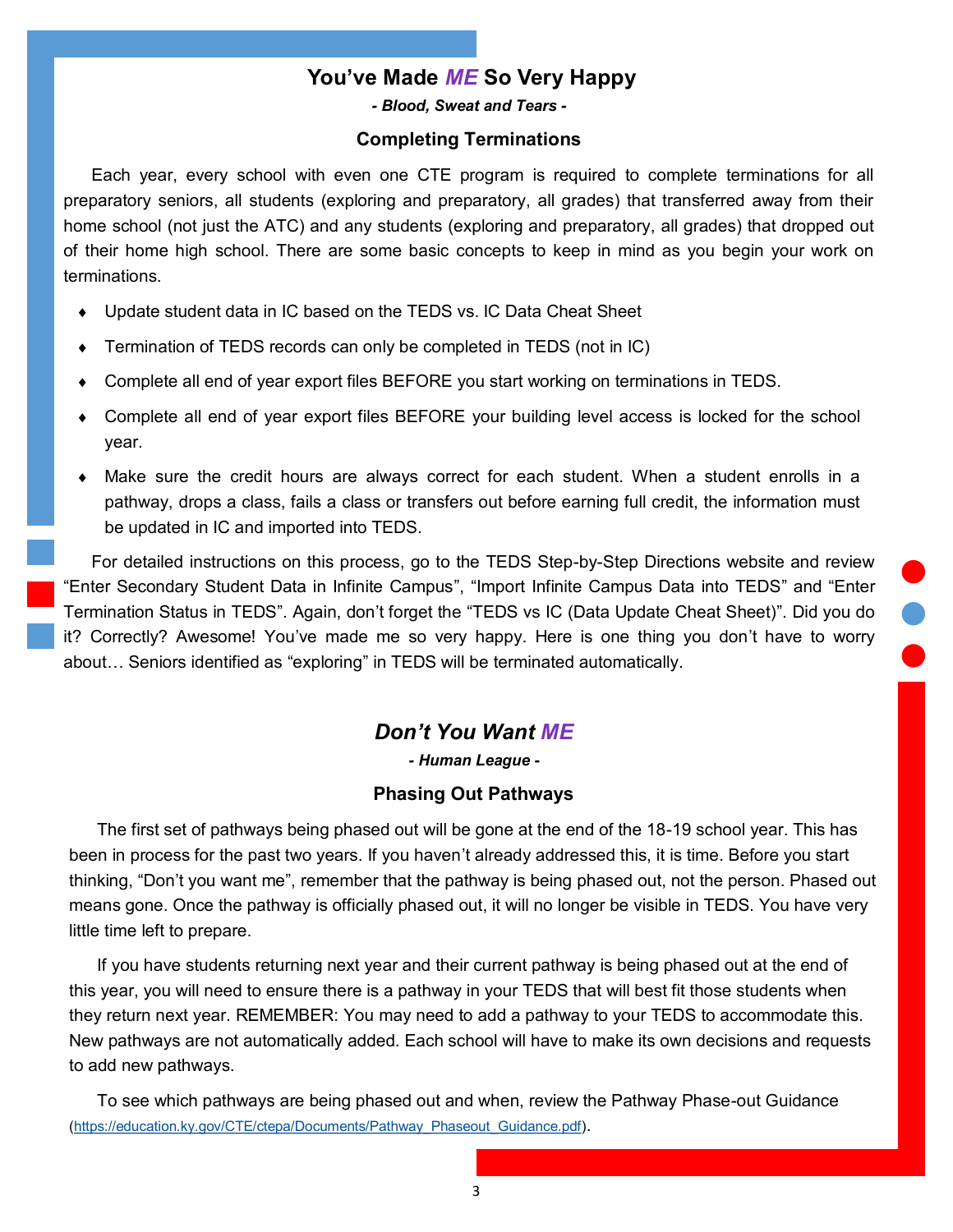#### *Don't You Forget About ME*

*- Simple Minds -*

#### **Adding Pathways**

<span id="page-3-0"></span>So, you just realized that one or more of your pathways is phasing out. Your students are depending on you. They are saying, "Don't you forget about me". I still have another year and I want to stay in a pathway. I want to be prepared for a high wage high demand position when I graduate. You can do this. Make sure your school has the appropriate instructors certified to teach the required courses, and then add the pathway to your TEDS. BEFORE SEPTEMBER 1, 2019. This has to be done by someone with Secondary Administrator-Full rights in TEDS. They must request the addition directly in TEDS. Do not send emails asking for the addition. Don't forget about the document "Request to ADD or REMOVE a Pathway" on the TEDS Step-by-Step website ([https://education.ky.gov/CTE/teds/Pages/TEDSStepbyStep.aspx\)](https://education.ky.gov/CTE/teds/Pages/TEDSStepbyStep.aspx). Hurry; you only have until September 1 to make the request.

#### *If You Leave ME Now*

*- Chicago -*

#### **Updates for Diesel Pathway**

We made a mistake on our Program of Studies. CIP codes are forever and we tried (accidentally) to reuse some. We discovered this error in the 19-20 Program of Studies for the **Diesel/Medium-Heavy Technology Career Pathways**. Please make sure to note these changes. They will also be updated in the main Program of Studies online. Wait. If you leave me now, you take away the… I mean, you'll miss out on a big part of this important update. **Ignore the Pathway names in Infinite Campus**. Follow the CIP codes. The names will be correct in TEDS.

- The correct CIP code for Diesel Brake Repairer is **47.0605.04**
- The correct CIP code for Diesel Engine/Electrician Technician is **47.0605.05**
- $\Rightarrow$  The correct CIP code for Diesel Front End Technician is **47.0605.06**

#### *You Can Count On ME*

*- Spyro Gyra -*

#### **EOP Scores in TEDS**

We have made several improvements in TEDS over the past few years. One is the uploading of EOP data into TEDS at the end of each year. We have been operating for a few months without a programmer, so uploading EOP into TEDS will be delayed this year. Trust me. You can count on me. Read my lips: This will not have any effect on student accountability as the same data that is uploaded to TEDS is provided to our Office of Standards, Assessment and Accountability.

What you have here is an opportunity to communicate (in some cases with yourself). There are many moving parts in each school (curriculum coach, counselor EOP Assessment Coordinator, TEDS Coordinator, etc.). Each of you is responsible for a portion of the schools' operation. We strongly encourage you to work together to review EOP scores in E-SESS.

4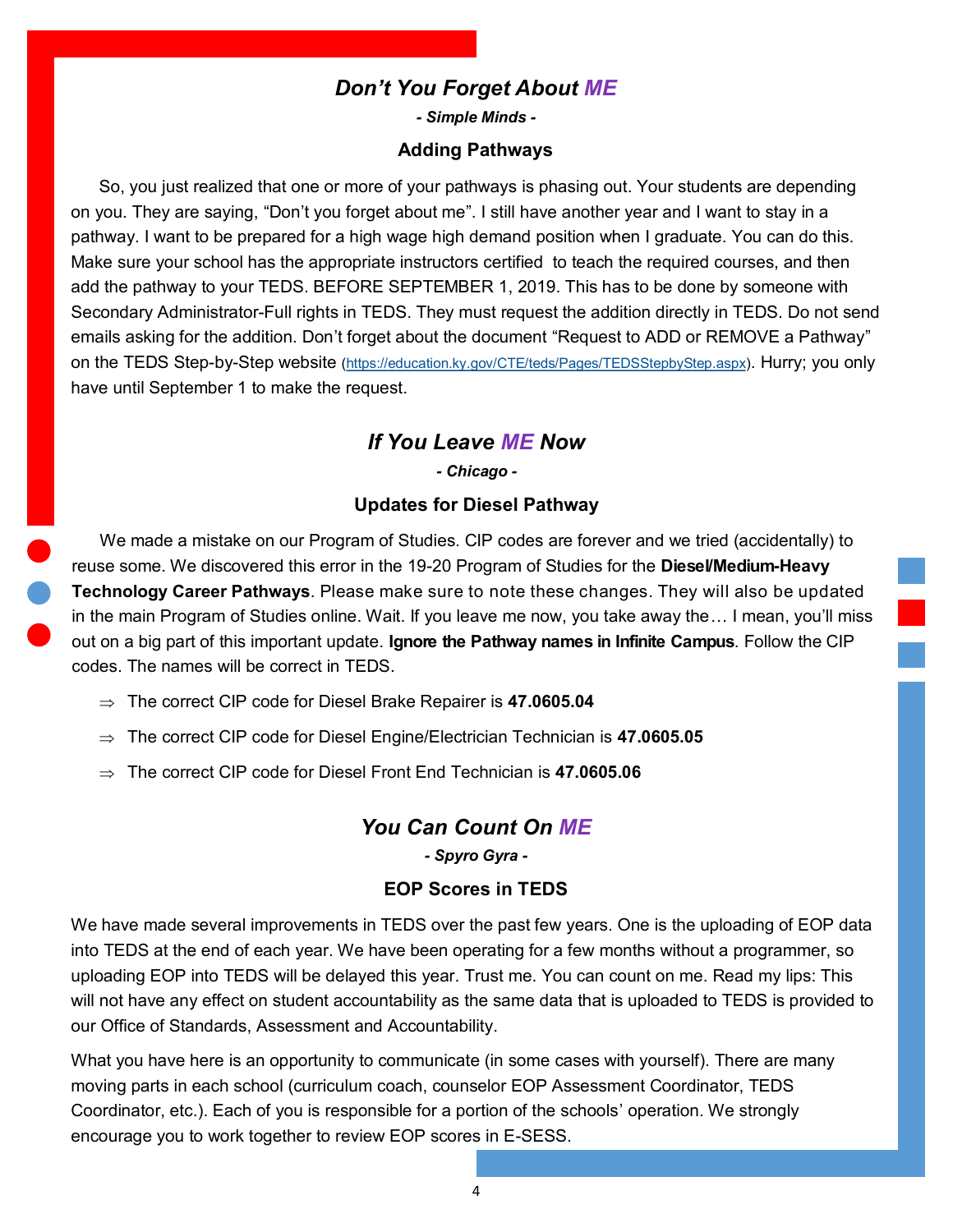#### *Come Go With ME*

*- Teddy Pendergrass -*

#### **State Conference**

<span id="page-4-0"></span>It is always more fun with friends. Come go with me in July. KACTE State Conference is coming up. Will you be there?

For more information, go to [http://kacteonline.org/program/registration/.](http://kacteonline.org/program/registration/) Bring a friend!

Learning that works for Kentucky **Our Mission: Student Success** 

## **2019 Kentucky Career** and Technical Education **Summer Program**

# **Galt House Hotel and Suites** Louisville, Kentucky July 23-26, 2019

# *Let ME Clear My Throat*

*- DJ Kool -*

#### **Of Course We are Talking About Clean Data**

Testing… testing… one two three… is this thing on? Great! It is always good to look before you leap. Here goes. We have to make sure our data is clean. Clean data means accurate reports. Clean data lets you prove that your kids are as good as you think they are. Clean data ensures your school is being properly represented in accountability measures (you know, funding). In case I have been obtuse, confusing, let me clear my throat. We need clean data so you can do less work and so we can be confident that the work we do has value for our students. Please keep these things in mind:

- $\Rightarrow$  When students are enrolled in pathways, the correct credit hours must be posted. Then, they must be updated when anything about the student record changes. This includes if the student drops class, fails class or transfers out.
- $\Rightarrow$  Whether a student is active or inactive in a pathway should be properly noted in TEDS.
- $\Rightarrow$  When a student transfers, drops out or graduates from their home school, the record should be properly noted in TEDS as terminated. Not before.
- $\Rightarrow$  DO NOT terminate student records UNLESS they are leaving their home high school (graduation, transfer, drop out, deceased).
- $\Rightarrow$  When a student earns an industry certification for their chosen pathway, it should be properly entered in TEDS the same school year it is earned.
- $\Rightarrow$  When a student meets the definition of preparatory, that should be properly noted in IC and imported into TEDS when it happens. Do the same if that status changes back to exploring.